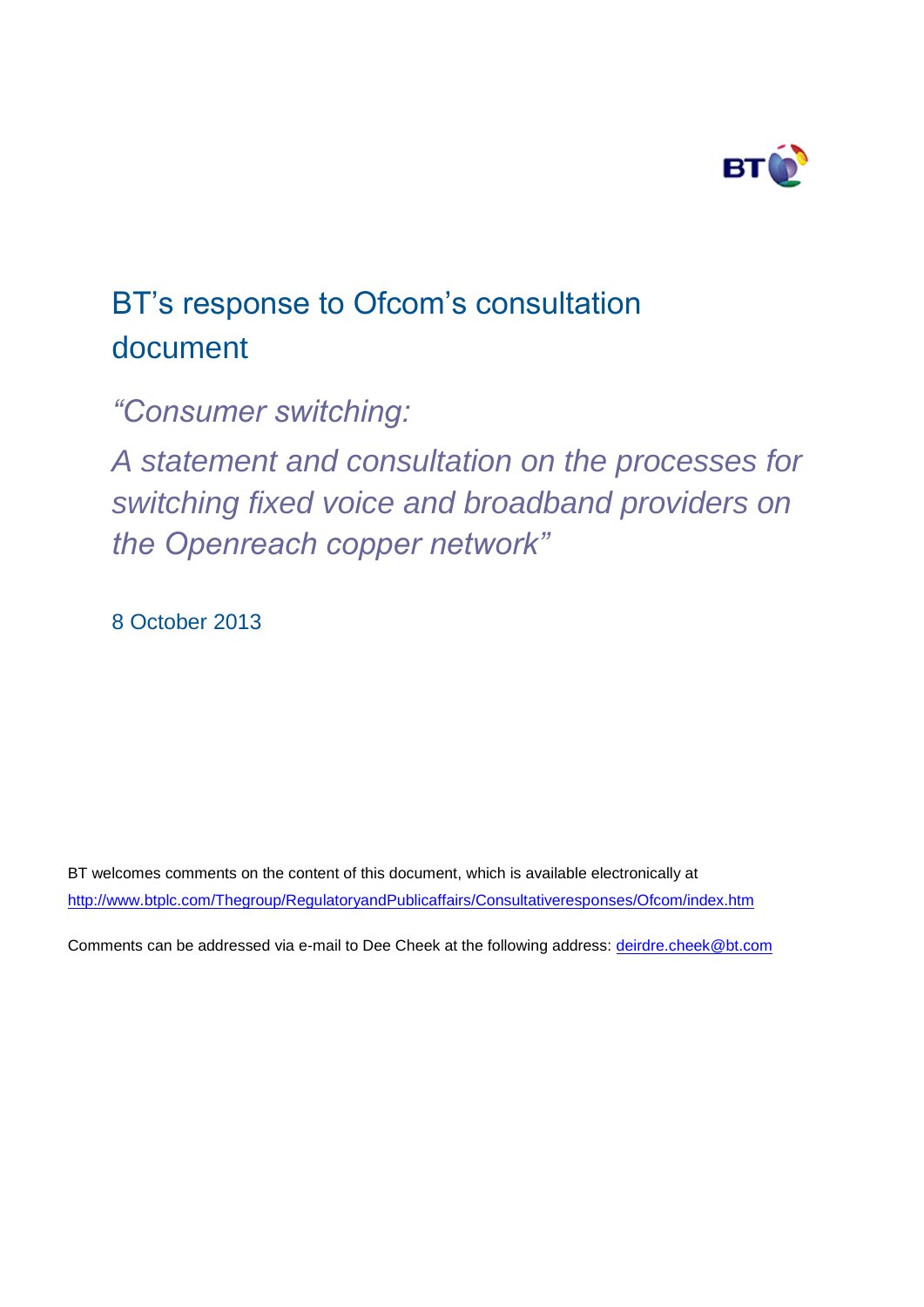# **Contents**

| 1. Executive Summary                            | . | Page 3 |
|-------------------------------------------------|---|--------|
| 2. General Comments on Ofcom's decision         |   | Page 4 |
| 3. Specific comments on GPL NoT+ implementation | . | Page 5 |
| 4. Responses to Ofcom's questions               |   | Page 7 |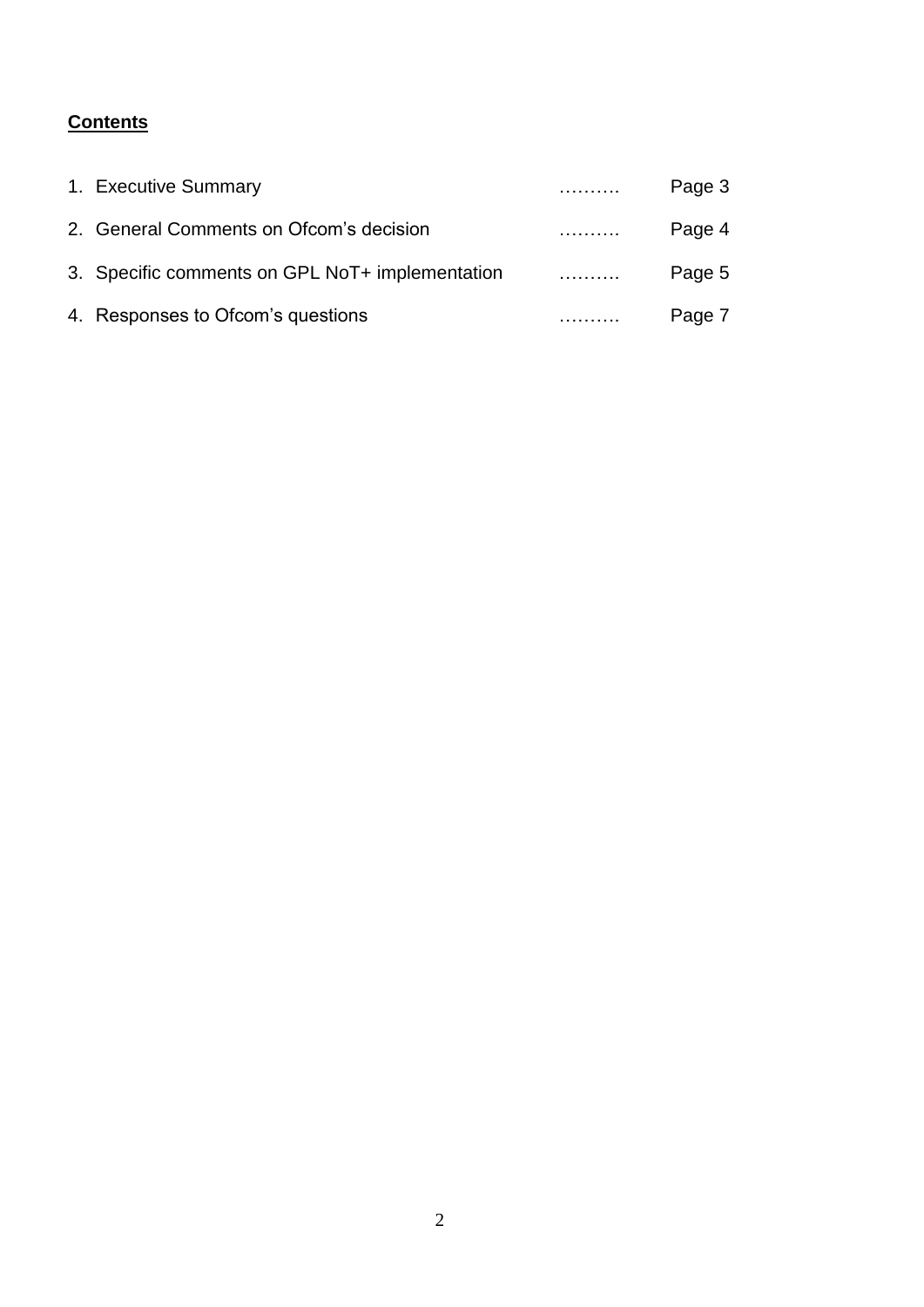#### **1. Executive Summary**

- 1.1 We are pleased that in issuing its latest statement and consultation, Ofcom has taken a step nearer to achieving the long-held objective of a unified switching process across voice and broadband, which improves customers' experience and makes switching of bundles easier.
- 1.2 Whilst we do not agree that the process Ofcom has chosen is the best option, particularly for the longer term, we are keen to move towards implementation as quickly as possible now that the decision has been made, and to work with Ofcom and the rest of industry to achieve this.
- 1.3 Given the nature of the changes proposed, it will be essential for the whole of industry to work collaboratively so that developments can be done in parallel as much as possible. We urge Ofcom to instigate the necessary industry engagement as soon as possible, as discussed in more detail below.
- 1.4 We also urge Ofcom to progress with the next phase of its review, and consider the extension of the new process to switches to and from cable and pay TV. The underlying technology used to provide their service is unimportant to customers; what matters is that they have a simple, uniform switching process for switching bundles, which increasingly include pay TV.
- 1.5 Whilst we believe that all of Ofcom's proposed process changes and new requirements are feasible, we have a number of questions and concerns on the details, in particular around enforcement and the potential knock-on impacts on CPs' choice of order types, which we discuss in detail below, in our response to Ofcom's consultation questions.
- 1.6 We have also commented on implementation timescales, the achievement of which will be dependent on early industry engagement and ongoing collaborative working.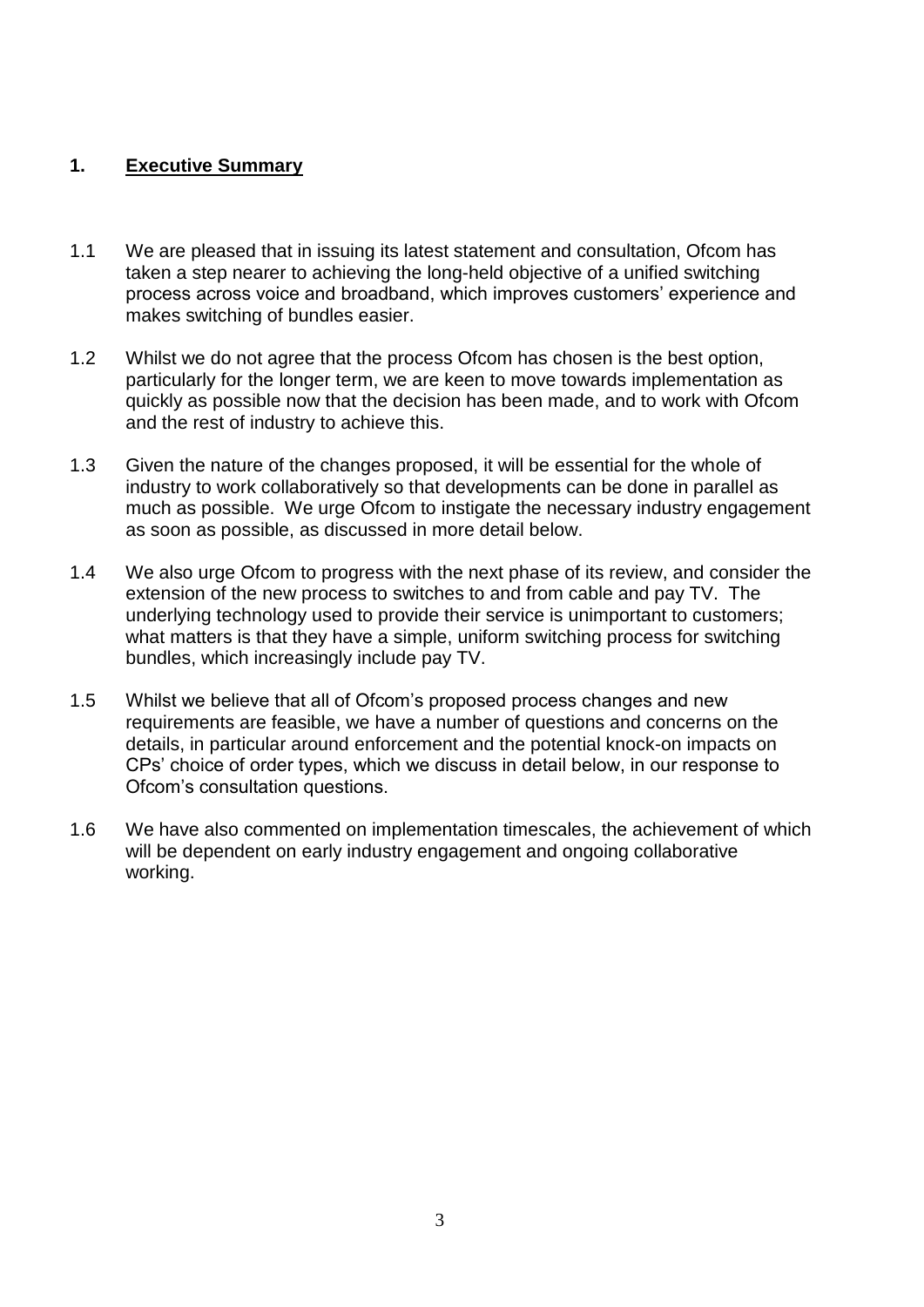# **2. General Comments on Ofcom's decision**

- 2.1 BT has been participating fully in Ofcom and industry discussions on the subject of consumer switching for many years now, and we have been pressing continuously for a single, unified switching process which allows consumers to switch single and bundled services seamlessly, efficiently and with minimum hassle, regardless of the underlying technology used to provide their service.
- 2.2 We are pleased that Ofcom has now reached a decision and that we can move towards implementation, albeit that the chosen solution is not one which meets all the long-term objectives that we have been discussing since 2010, and is very different to what was proposed in the last consultation, to which we responded sixteen months ago.
- 2.3 BT is still of the view that a losing provider-led process, based on a Transfer Code, would be the most efficient way to ensure that there are no erroneous transfers or mis-selling, that the correct service and asset get switched, and that customers are fully informed of the consequences of switching before they make their decision and the order is placed. We do not agree with Ofcom that "reactive save" has any detrimental effect on competition or on consumer welfare, and nor do we believe that Ofcom's choice of a gaining provider-led process will make much difference in relation to save activity by losing providers. We explained our position in depth in our May 2012 consultation response, and we don't believe Ofcom have addressed all the points we made.
- 2.4 Nevertheless, we are very pleased that Ofcom has listened to the responses it received to its 2012 consultation in some respects, and has moved away from the proposal to introduce a Third Party Verification (TPV) process, which would have been disproportionately costly and a cumbersome customer experience. We agree that levels of slamming are now much lower than in the past, and do not provide a justification for the introduction of TPV. However we are concerned that the Gaining Provider-Led Notification of Transfer (GPL NoT+) process that Ofcom now proposes cannot prevent slamming, although there will be measures in place that should deter it and make it easier to detect. We note that with the extension of the NoT process to large numbers of small CPs and ISPs who are new to a gaining provider-led process, and not used to the "rules", there is a risk that levels of slamming could creep up again. We hope that Ofcom is alive to this risk and prepared for rigorous monitoring and enforcement action where necessary.
- 2.5 Despite our concerns, we accept Ofcom's decision to move to a unified gaining provider-led process and we will continue to work with Ofcom and industry to ensure that the new process works as well as possible. We urge Ofcom, now that the decision has been made, to move quickly on to the next phase when the extension of a unified process to other technologies and networks such as cable and pay TV will be considered. Originally one of the primary reasons for Ofcom's review was to ensure that consumers knew what to expect when switching any of their communications services, regardless of the underlying technology, and that switching of bundles would become easier. These objectives will not be realised until the unified process extends to cable and pay TV. We do not want the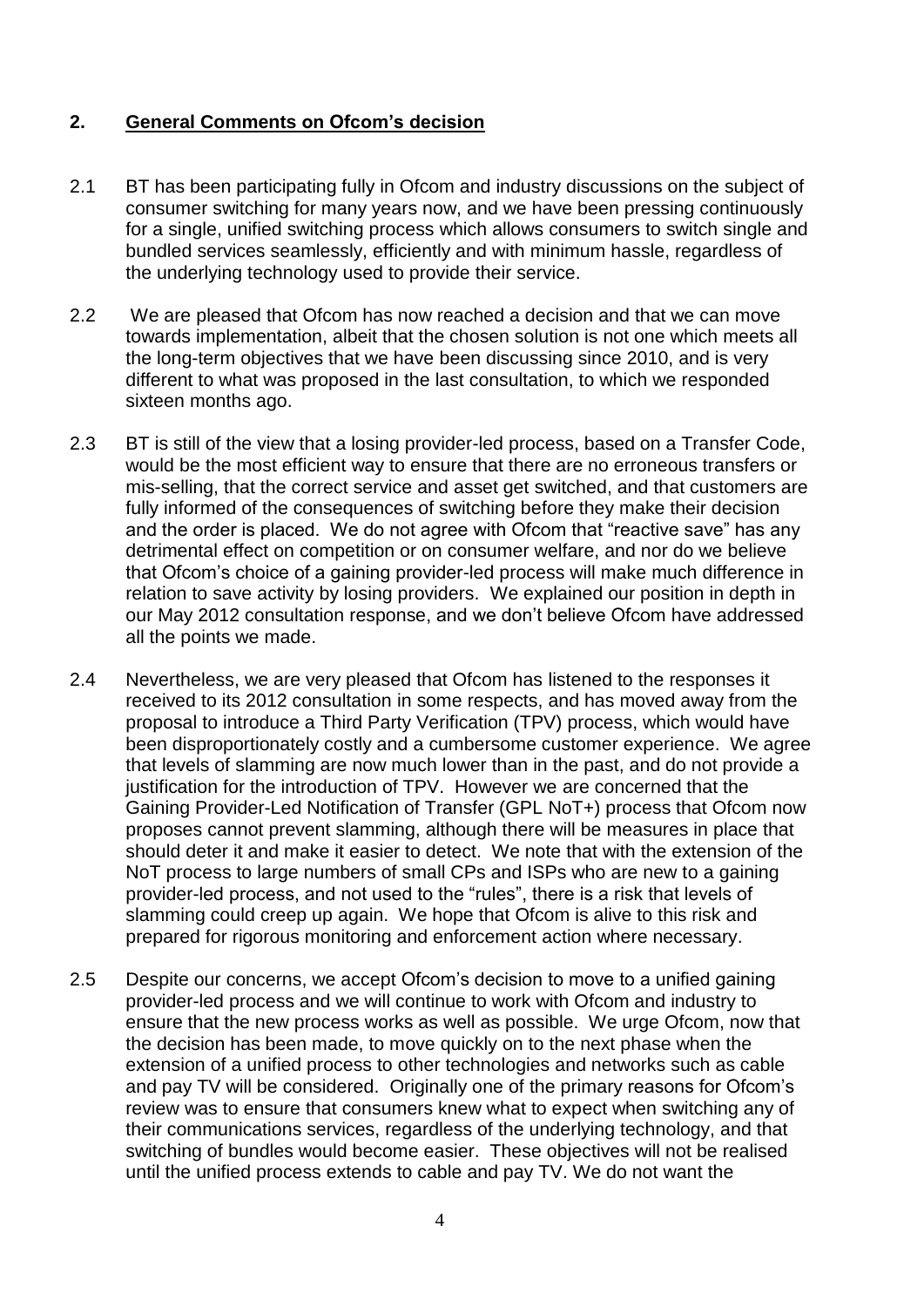momentum to be lost as a result of any misplaced perception that switching of services over the Openreach copper network is now fully "fixed", and that this is enough.

- 2.6 Given the GPL decision, lack of visibility of customer and asset data will be the key problem to overcome, both in the short term with the GPL NoT+ process within the Openreach copper footprint (in relation to multi-line MPF) and in the longer term in relation to other networks. Having said that, we continue to have severe doubts about any solution that involves an industry-wide "hub and database", as discussed in depth in our response to Ofcom's 2012 consultation. The feasibility and cost/benefit analysis of such a solution will need to be revisited before any steps are taken in this direction.
- 2.7 We note that Ofcom's decision to move to the GPL NoT+ process across all voice and broadband switches means that some switches (SMPF and GEA-FTTC) will have a much longer lead time than before (10 working days instead of 5 working days for the MAC process). This is relevant to the debate about Openreach service levels under the Fixed Access Market Review, where industry has been pressing for quicker appointing lead times.

# **3. Specific comments on GPL NoT+ implementation**

- 3.1 We believe that there will be a need for strong collaborative working across industry, with parallel systems development required by all CPs, in order to achieve acceptable timescales for implementation. It is vital that industry representatives are brought together as soon as possible to begin discussions around the detailed design of the new process, particularly in relation to the application of the NoT process to SMPF broadband switches, which will be the biggest change to the status quo. The sooner these discussions can begin, the more likely it is that an acceptable lead time for implementation can be achieved. To meet this objective, CPs will need to work on the necessary systems development at the same time as Openreach, rather than waiting for Openreach to complete its specification before investigating any systems changes required to introduce the new processes.
- 3.2 To this end, we would like Ofcom to reconvene the Switching Working Group, with appropriate technical representation from all players, as soon as possible, and in advance of issuing its final statement. This would allow industry to discuss and agree the method and timeline for implementation, and ongoing engagement, so that Ofcom could then announce the date from which the new General Conditions would apply in the knowledge that this date should be feasible for industry to achieve.
- 3.3 Whilst the implementation of the necessary systems changes within Openreach is likely to be spread over several systems releases, we believe that there will have to be a "big bang" approach – that is, all CPs will need to be ready at the same time to consume and use the new process. A phased approach whereby some CPs use GPL NoT+ whilst others are still using MAC would be extremely costly and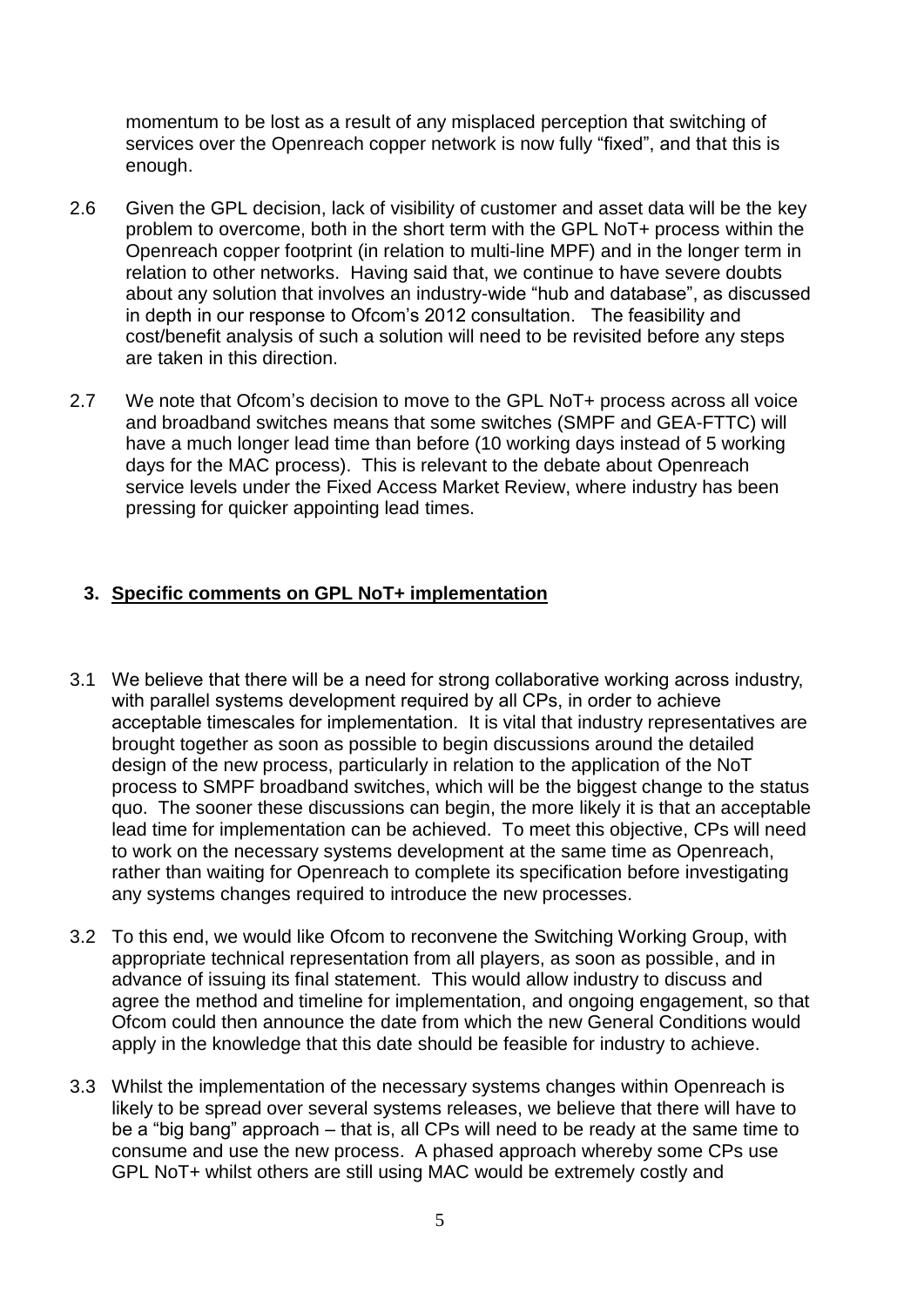technically complex for Openreach to support. It would also create customer confusion and defeat Ofcom's objective of a unified switching process. From the agreed date onwards, any CP that is not ready would be in breach of the new General Conditions, and/or would be unable to grow its base through switching. Industry needs to recognise and agree this approach, and we would like Ofcom's support in ensuring that this does not lead to unnecessary use of "cease and provide" orders.

- 3.4 The impact on smaller CPs and ISPs, in particular, is likely to be significant. It is also important to consider the numerous Third Party Integrators (TPIs) and resellers, who serve a large number of smaller CPs, and who will also have to adapt their systems and processes. Whilst Openreach and BT Wholesale can issue communications to their customers, we believe that Ofcom needs to take the lead in ensuring awareness of the changes and encouraging early engagement across the whole of the industry, and not just from the major players.
- 3.5 Please see our response to question 6 below for some of the key design decisions that we believe will need to be made.
- 3.6 For the avoidance of doubt, we ask Ofcom to note that this work will not result in any new migration paths being developed between products where none currently exists (due to very low volumes).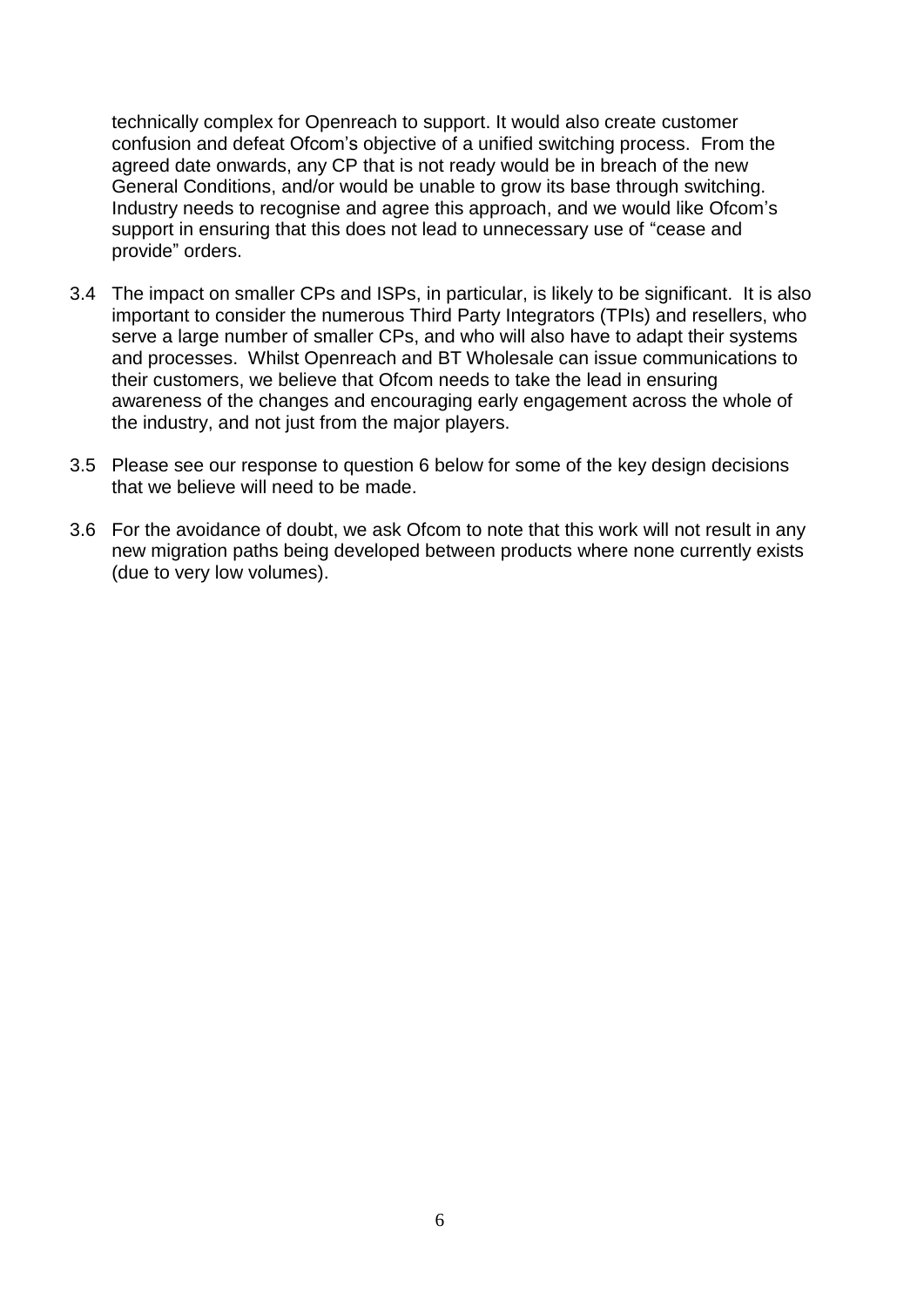# **4. Responses to Ofcom's consultation questions**

#### *Question 1: Do you agree with our assessment of the Record of Consent Requirement?*

- 4.1 We agree with Ofcom's assessment that the requirement to keep a record of the customer's consent to switch should act as a deterrent against slamming. In principle, improvements to existing processes which further prevent or deter slamming, or make it easier to investigate and enforce against, are welcome.
- 4.2 BT Consumer already records all sales calls into our own call centres, but the requirements will need to be extended to our third party suppliers (online affiliates, external outbound partners, etc), which is likely to have commercial and contractual implications that we will need to work through. Processes will be required to ensure easy integration, identification and retrieval of records, which will not be a small task.
- 4.3 Similarly, BT Business sales desks currently record sales confirmation recaps, but the Corporate Sales channel, Indirect Sales channel, and our partners and franchises have generally not invested in the material cost of voice recording. They retain copies of signed contracts for face-to-face deals, and email confirmation ("eCHOsign") for telephone deals. We assume that these forms of record will be acceptable.
- 4.4 We agree that records should be retained even where the customer has subsequently cancelled or terminated their transfer. However we dispute the need for all consent records to be retained for 12 months instead of 6 months. We believe that most customers would realise very soon that they had been slammed – certainly within 3 months – and it seems unreasonable to allow them to claim this up to a year later. We understand that Ofcom's rationale is around the cumulative length of time it might take for a customer to raise a complaint, and for both the gaining and losing providers to take action; and also the length of the monitoring period necessary before Ofcom can justify opening an investigation. However we think that Ofcom's focus should be on ensuring that providers act on slamming allegations within a more limited time period. Additional data capture and storage for a longer period than 6 months would potentially place undue pressure on already constrained data storage facilities and is likely to make data retrieval more difficult and potentially less successful.
- 4.5 In the case of online sales, where the order is placed by a customer without intervention from an adviser, we believe there needs to be further clarification on exactly what is required, and whether the retention of a screen shot of order systems is mandatory. If there is a requirement for a new "Record of Consent" page, with a button for customers to click to say they "Agree", this is likely to need the development of new content on our online ordering systems, and we would also need to consider how to deal with any orders that cannot be handled via these customer-facing systems and which are passed to back office teams to place. However if an order to transfer cannot proceed unless the customer has clicked to say they agree, and if the order confirmation screen captures the ordering person's contact details, with an email confirmation sent subsequently, it would seem to be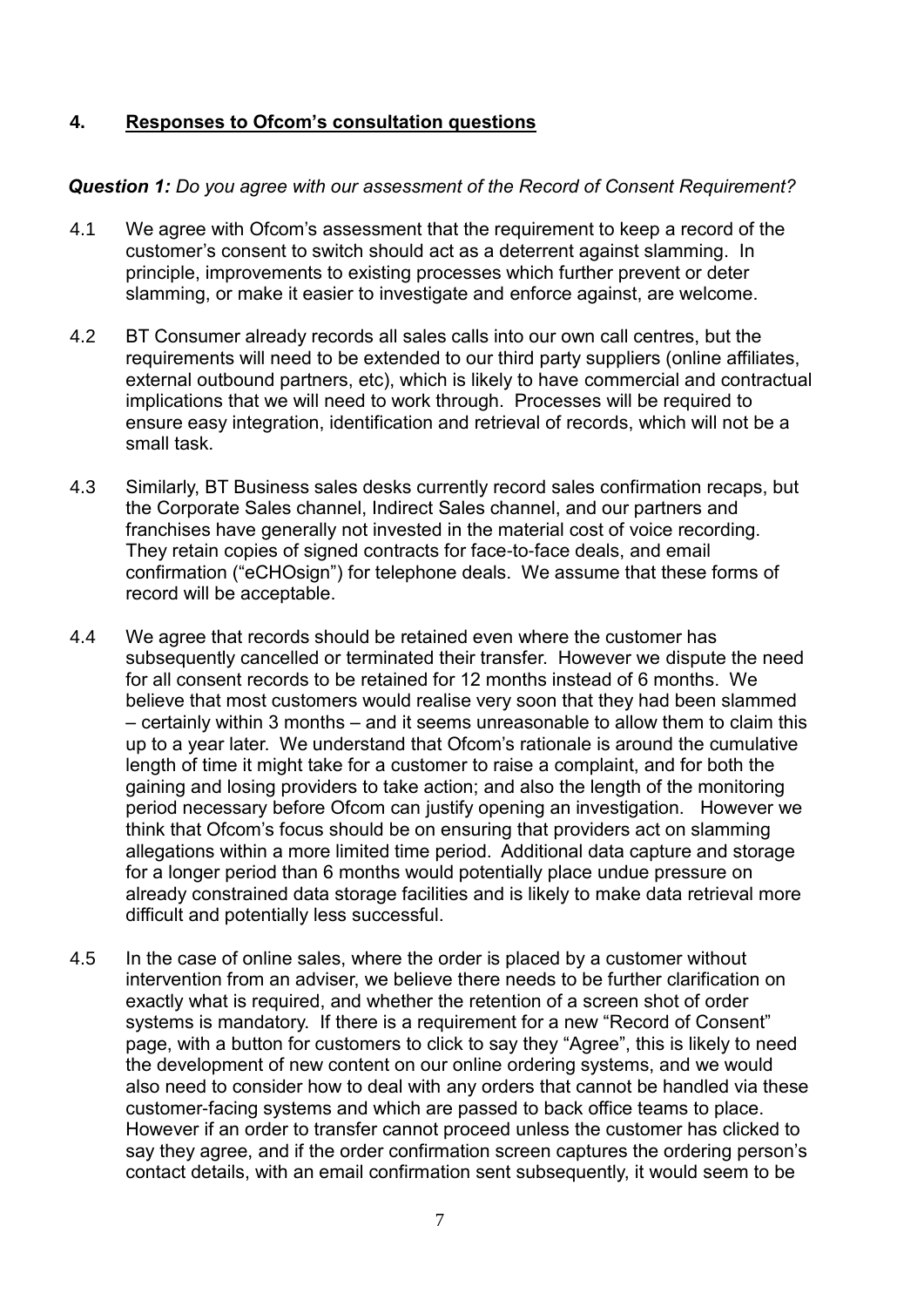unnecessary to retain a screen shot, as the fact that the order had proceeded would, in itself, be proof that the customer had agreed to it.

4.6 We do not usually get any slamming allegations when an order has been placed via the online (bt.com) channel, unless placed by a person who is not authorised by the account holder or a mistake with the telephone number has been made. The biggest issue we encounter relating to the online channel is where a customer is moving home and applies for a Working Line Takeover (WLT), and selects the wrong address. Having a record of consent does not, of course, help with this issue.

#### *Question 2: Do you agree with our assessment of the requirement for better information on the implications of switching?*

- 4.7 Throughout Ofcom's review of consumer switching processes, BT has always emphasised the importance of consumers being fully informed of the implications of switching – preferably before they have made their final decision. We believe BT already provides much more comprehensive information to our customers in our existing Notification of Transfer letters than most of our competitors choose to do. Therefore we agree that in principle, Ofcom's assessment on this issue is correct.
- 4.8 Nevertheless, some development will be needed to ensure that we meet Ofcom's requirements, and there is some concern that if we are not careful, the inclusion of comprehensive information may result in a confusing communication which could compromise customer experience. We will need to avoid customers misinterpreting the letter as a final bill.
- 4.9 Where the customer is switching a voice and broadband bundle, losing CPs will be dependent on Openreach and/or their wholesaler telling them in real time that the customer is switching away their broadband service as well as their voice service, so that they can co-ordinate these notifications and calculate accurate and timely ETCs for inclusion in a single notification letter. This is likely to require systems development by wholesalers as well as retailers, and thus will have an impact on implementation timescales. (For example, BT Wholesale currently sends a broadband loss notification via the "BBCR" process, which has a latency of at least one day and is not reliable enough to use as the basis for the generation of customer letters.)
- 4.10 We understand why Ofcom wants CPs to make clear to customers that they do not need to contact their losing provider in order for the switch to go ahead, and that their contract will be ceased automatically. However there will be a number of value-added services which will need to be listed along with an explanation as to whether they will automatically cease unless the customer contacts us, or whether they will automatically continue, potentially at a new rate, unless the customer contacts us. Clarity will therefore be very important, to avoid confusion and subsequent complaints.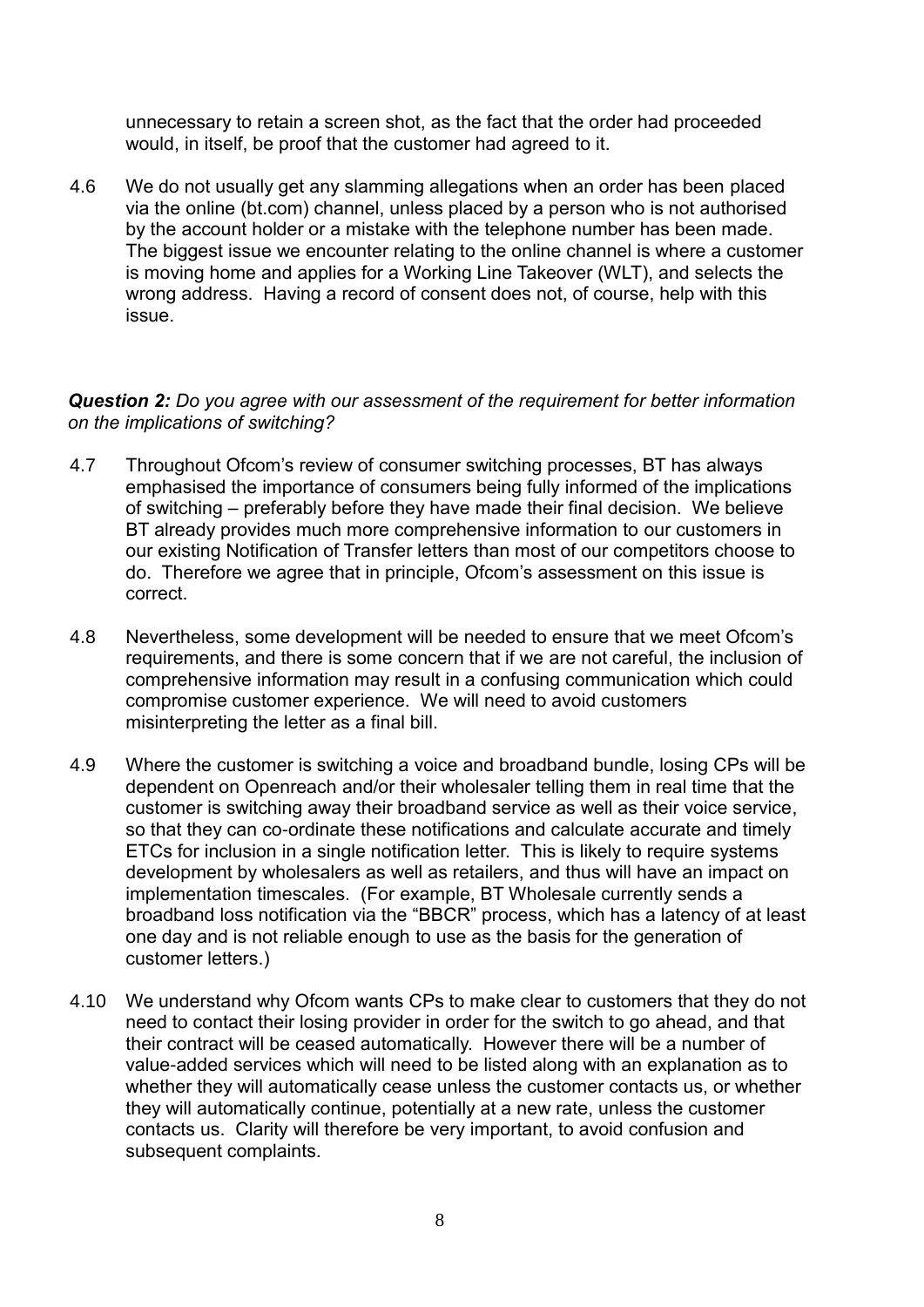- 4.11 Often in business markets in particular, there are multiple product deals, and deals involving ancillary products related to, but separate from, the basic voice and broadband services. The implications of switching away the customer's basic service may often be more complex and require customer and agent discussion to help the customer make appropriate choices regarding ongoing commitments and charges. We are concerned that if the letter has to include details of a "default" position (which may have to be that a particular ancillary service ceases, as we cannot assume that we have the customer's agreement to pay any new charges), we are likely to receive an increased level of complaints.
- 4.12 One of the biggest problems we encounter, as a gaining provider, is when losing CPs cancel an order (using "Cancel Other" illicitly) because the customer has not given them notice that they wish to leave. The new requirement to include, in the losing provider's notification letter, an explanation that no contact or further notice is required to cancel their existing service should help in this respect, even though there are other legitimate reasons why the customer may *choose* to make contact with the losing provider.
- 4.13 We note that in the proposed new GC22.10 and 22.11, it is proposed that the gaining provider and losing provider respectively should include a reasonable estimate of the time of day at which the transfer will take effect, as well as the date, in their notification letters. This is unlikely to be possible, as this information cannot currently be provided in advance by Openreach, particularly where the customer is switching to MPF, in which case physical work is required at the exchange and the CLI may need to be ported.

#### *Question 3: Do you agree with our assessment of mandating use of functionality to ensure seamless transfer of bundled voice and broadband services?*

- 4.14 In principle, we agree with Ofcom's proposal to mandate the use of "simultaneous provide" functionality, to avoid the consumer harm that arises where there is a material break in service.
- 4.15 Where the customer is moving from one CP to another without any technology change (e.g. WLR+SMPF to WLR+SMPF, or MPF+FTTC to MPF+FTTC), the locking together of the orders through mandatory use of SIM2 would always be appropriate.
- 4.16 Where the customer is changing voice and/or broadband technology as part of the migration (e.g. WLR+SMPF to MPF+FTTC), whilst SIM2 should be used, it is possible that whilst the orders are orchestrated correctly together up to the day of installation, failure related to the new provision of the broadband service (such as port capacity issues) may be unavoidable, and there will be a break in service.
- 4.17 Ofcom states that "this functionality will be required for any type of migration from and to services that are offered over the Openreach copper network". However it should be noted that whilst all major migration types are currently supported by Sim Provide and SIM2, some lower volume migrations will remain unsupported by simultaneous provide processes – for example, those involving sub-loop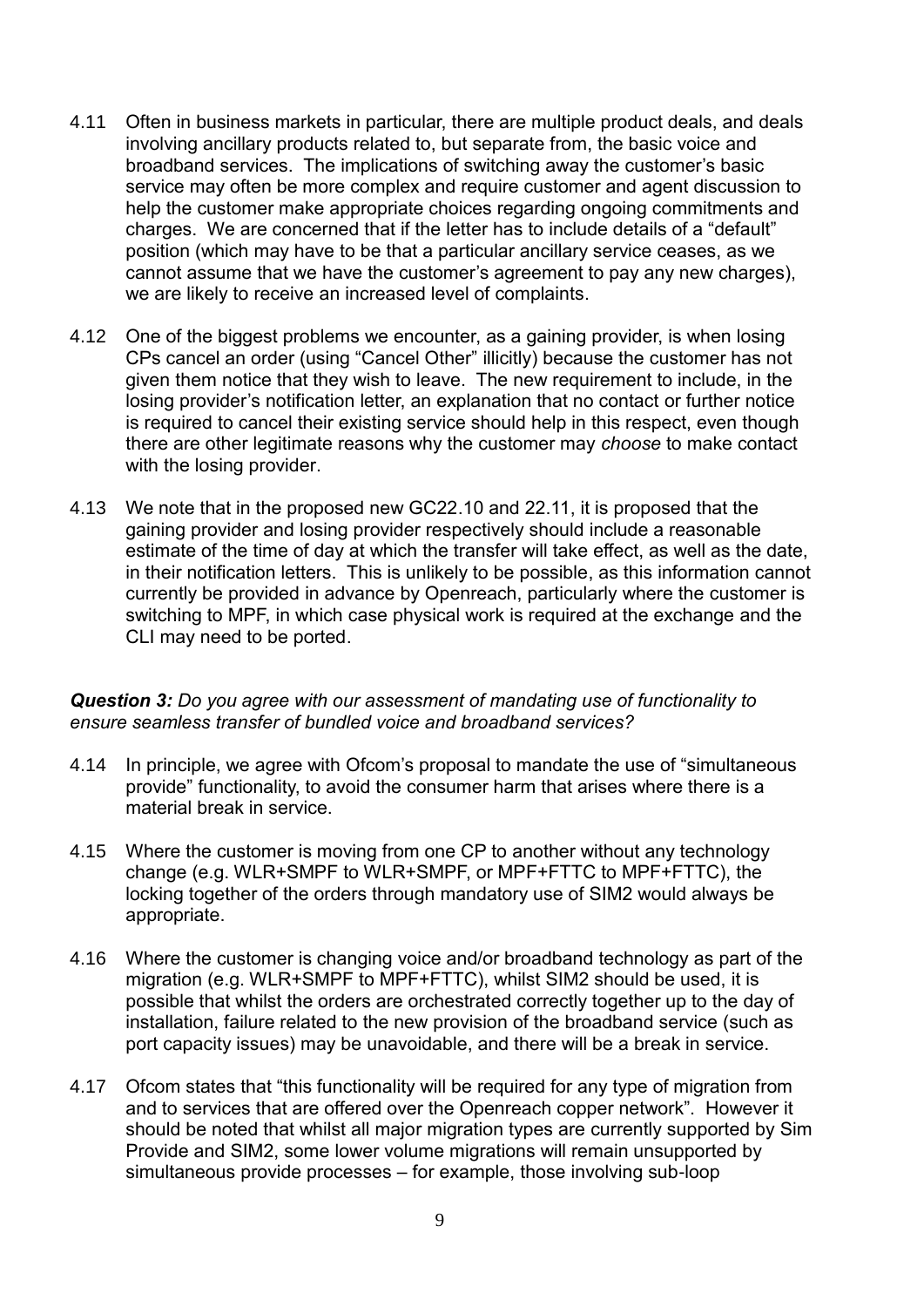unbundling - and will continue to result in a temporary loss of data service.

- 4.18 It is only likely to be possible for CPs to comply with the mandatory use of this functionality if the customer chooses to place their order with the gaining provider for voice and broadband simultaneously. CPs will need to ensure that orders are placed with Openreach as defined by the relevant order journey being used for the migration (e.g. on SIM2, both orders must be received within 72 hours of each other, or both orders will reject, to avoid the situation where the voice service migrates and then causes a broadband outage inadvertently if the broadband order has not been successfully matched in Openreach's systems).
- 4.19 It is difficult to see how compliance with the new rules on use of this functionality can be enforced, because if a voice order and a broadband order are placed separately, Openreach will not know whether or not the two orders could or should have been linked. It would not be possible to impose a new rule which caused any orders to be rejected when there was already an open order on the line, because this would prevent the end customer from choosing to have their WLR voice service and SMPF or GEA-FTTC broadband service from two different CPs.
- 4.20 Further discussion will be needed to determine whether Ofcom will expect Openreach to provide new reports in this area, and on exactly what it would be possible to provide in the way of reporting.
- 4.21 Ofcom mentions in a footnote "We acknowledge that in some cases where engineering work is required, e.g. re-jumpering for switches between two MPF providers, there will be some necessary loss of service". There will need to be some discussion as to what is acceptable in this scenario (which also applies to switches between MPF and WLR providers). Generally in these re-jumpering scenarios, there would only be a temporary interruption to service of a few minutes which will always be kept to the minimum possible duration, and we would not characterise this as a complete *loss* of service.
- 4.22 An additional concern is that some CPs might choose not to use a transfer process at all, but to place a new provide order for the voice and/or broadband service. In particular, the extended lead times for a broadband transfer (from 5 working days for the MAC process to 10 working days for the NoT process), and the mandating of the use of simultaneous provide functionality on transfers, could lead to gaining providers ordering new provides instead. This has implications for the customer experience. In the case of an SMPF or GEA-FTTC transfer, placing a new provide order instead would mean that the existing service had to be ceased first, which would be unsatisfactory for the customer and would also lead to cease charges for both the customer and the losing provider (which is unfair when driven by the gaining provider's decision). A new line provision would mean an unnecessary engineering visit, additional holes in the customer's wall, etc., as well as being an inefficient use of Openreach resources.
- 4.23 To avoid this risk, we suggest that Ofcom should mandate the use of a transfer order rather than a new provide order, wherever there is an existing service that can be switched.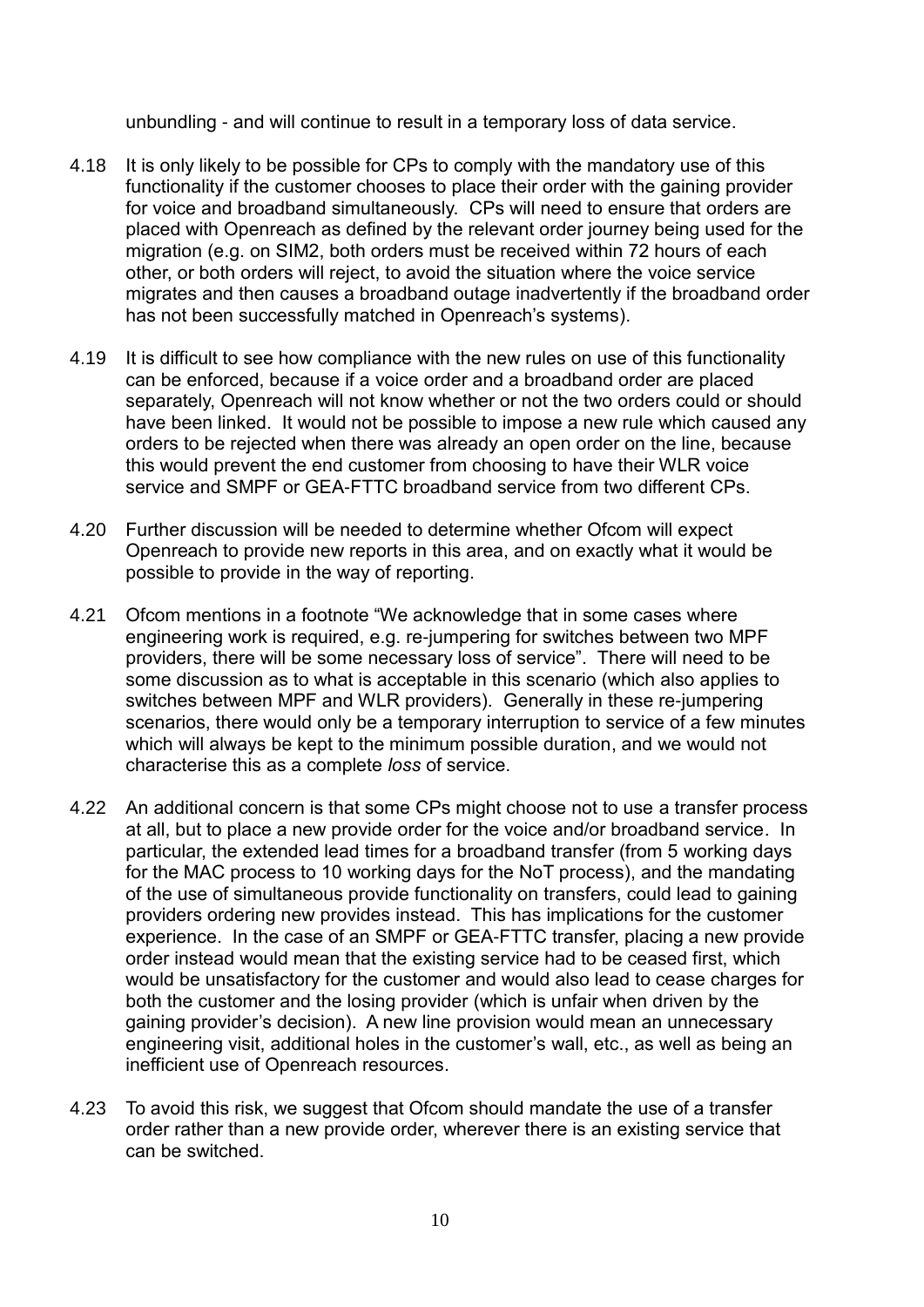*Question 4: Do you agree with our assessment of requirements to reduce the occurrence of ETs under the WLT process?* 

- 4.24 We agree in principle that it should be mandatory for CPs to follow the two requirements Ofcom has set out, in order to reduce the occurrence of Erroneous Transfers (ETs) under the Working Line Takeover (WLT) process.
- 4.25 However, we are concerned that if this effectively makes it harder to place a WLT order (because non-compliance with certain elements of the Best Practice Guide would result in a breach of General Conditions), some gaining providers may choose to avoid the use of WLT in all instances to avoid the hassle, and instead resort to a new line provision order. This would result in inefficient use of Openreach resources, which ultimately has a knock-on impact on costs and ability to complete other orders on time.
- 4.26 Openreach already sees a significant number of new provide orders a week where there is a cease placed on the line at the same address within 3 days, thus indicating that a WLT order could have been placed. (Openreach manages to reuse the line in about 50% of cases.) We believe that this could get worse if CPs feel there is a greater risk involved in using the WLT process.
- 4.27 Therefore our view is that Ofcom should make it mandatory to use the WLT process in all home move situations where the CP is able to obtain an exact match on an existing working line. Only where an exact match cannot be found, and all other routes have been exhausted (e.g. the MPF Helpline) should the CP place a new line provision order.
- 4.28 We would like to see use of the MPF Helpline made mandatory too, where the target line is an MPF line and there is more than one MPF line at the address. However, whilst we can take steps to increase adherence/usage by our own advisers in multi-MPF line situations, the current process is not capable of supporting high volumes of requests; it is cumbersome to use, and response times could extend further with widespread adoption by other CPs. We note that Ofcom proposes to review issues around the visibility of CLIs on MPF lines (and presumably also on FTTP and FVA) in its next phase, but we believe this requires more immediate attention, as the problem is a growing one. As before, we do not want new provide orders to be placed unnecessarily, because CPs are unable to determine which MPF line to take over.
- 4.29 Given that the requirement to place an order only where there is an "exact match" will be mandatory rather than just best practice, further industry discussion is likely to be needed to define exactly what qualifies as an "exact match". Customers don't always offer the address in the correct format – so should the information on Openreach Dialogue Services necessarily take precedence? In most cases of ETs, the CP carrying out the takeover believes at the time it does have an exact match, and there is no deliberate inaccuracy, so it is by no means certain that this new mandatory requirement will drive down volumes of ETs.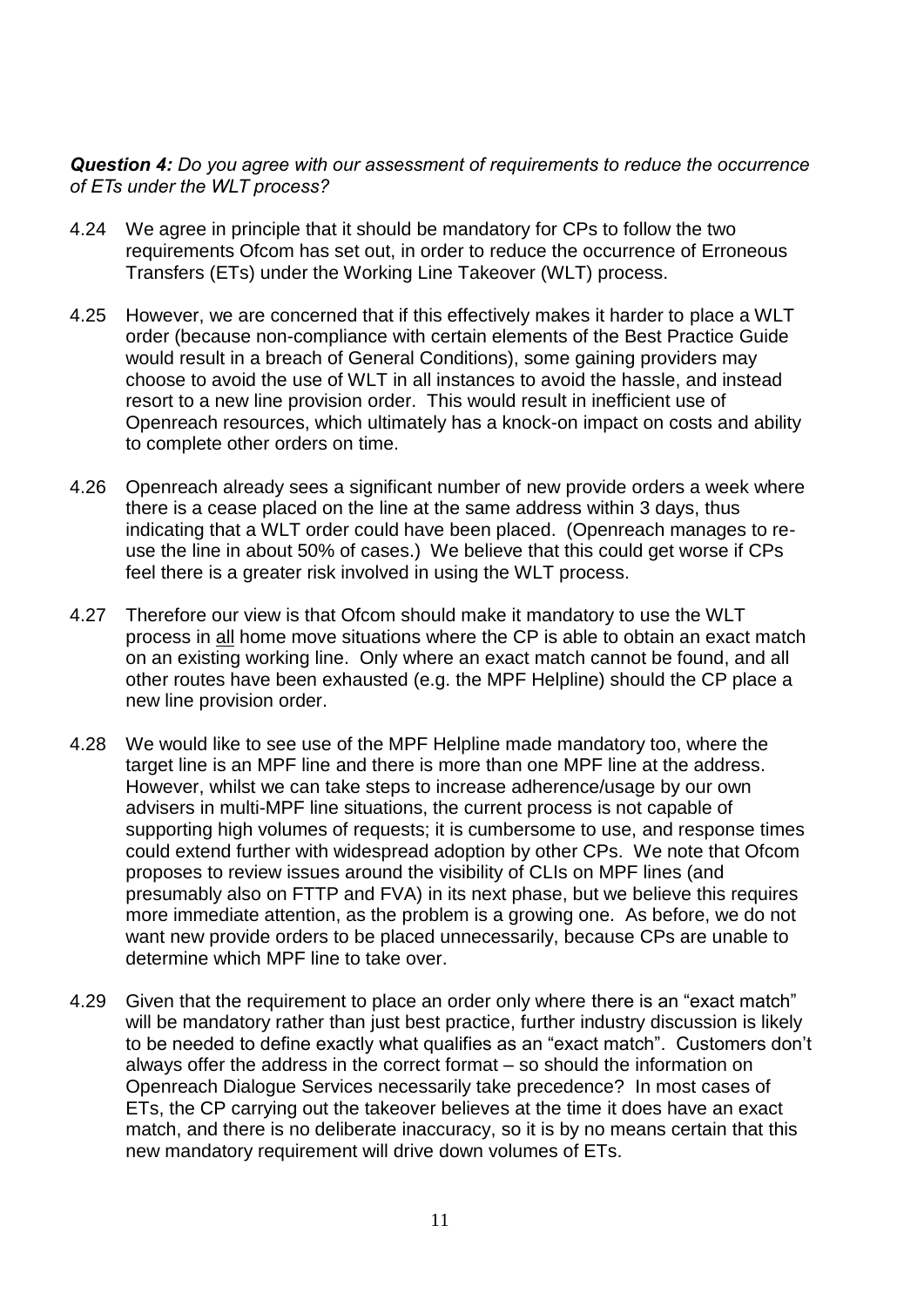- 4.30 We completely agree with Ofcom's proposal that the incumbent CP (or any reseller which has the relationship with the incumbent end user) must inform that end user at the target address that their line has been targeted to be taken over. We have been operating this process since the WLT Best Practice Guide has been established, and it does go some way to preventing ETs, although of course it is not completely failsafe as letters can go unread.
- 4.31 However we are not clear how this requirement could be enforced by Ofcom. We assume that this can only be through monitoring and investigation of complaints about ETs; but even then if the incumbent customer says they did not receive a letter from their CP, and the CP says that a letter was sent, it would be difficult to prove one way or the other.

#### *Question 5: Do you agree with the estimated implementation timescales of GPL NoT+ we have outlined?*

- 4.32 As far as the front end, "retail" changes are concerned, the requirement to record customer consent is likely to be achievable for BT within the 6-9 months that Ofcom has proposed, subject to early submission of detailed requirements to our systems developers; but the requirement to include more detailed information in gaining and losing NoT letters is likely to take longer than 4-6 months. This will be dependent on the number of systems changes required to deliver the more detailed ETCs and other information required, and the timing of systems releases, but we believe it is likely to need at least 9 months, and possibly longer in BT Business where development will be required across two system stacks, increasing the cost and complexity. We are currently still examining the full implications.
- 4.33 BT Consumer and BT Business already adhere to WLT Best Practice processes, and we already use functionality to enable seamless transfers wherever possible. So we do not anticipate any difficulty in meeting Ofcom's proposed timescales here.
- 4.34 In relation to the development of the GPL NoT+ process for switching broadband and the removal of the MAC process, we recognise that all CPs (including BT Consumer and BT Business) will largely be reliant on Openreach and, in some cases, BT Wholesale or other wholesalers to provide information on what they are going to deliver when, and how and when they will publish their specifications.
- 4.35 We believe that there will be a need for strong collaborative working across industry, with parallel development required by all CPs, in order to achieve acceptable timescales for implementation.
- 4.36 Bearing in mind systems release schedules, we estimate that Openreach would be able to deliver the capability ready for testing by industry in February 2015. However this is subject to industry collaborative fora being in place from October/November 2013, and Ofcom publishing its final statement with no significant changes to the current proposals at the beginning of January 2014. If these milestones are met, then full technical documentation could be published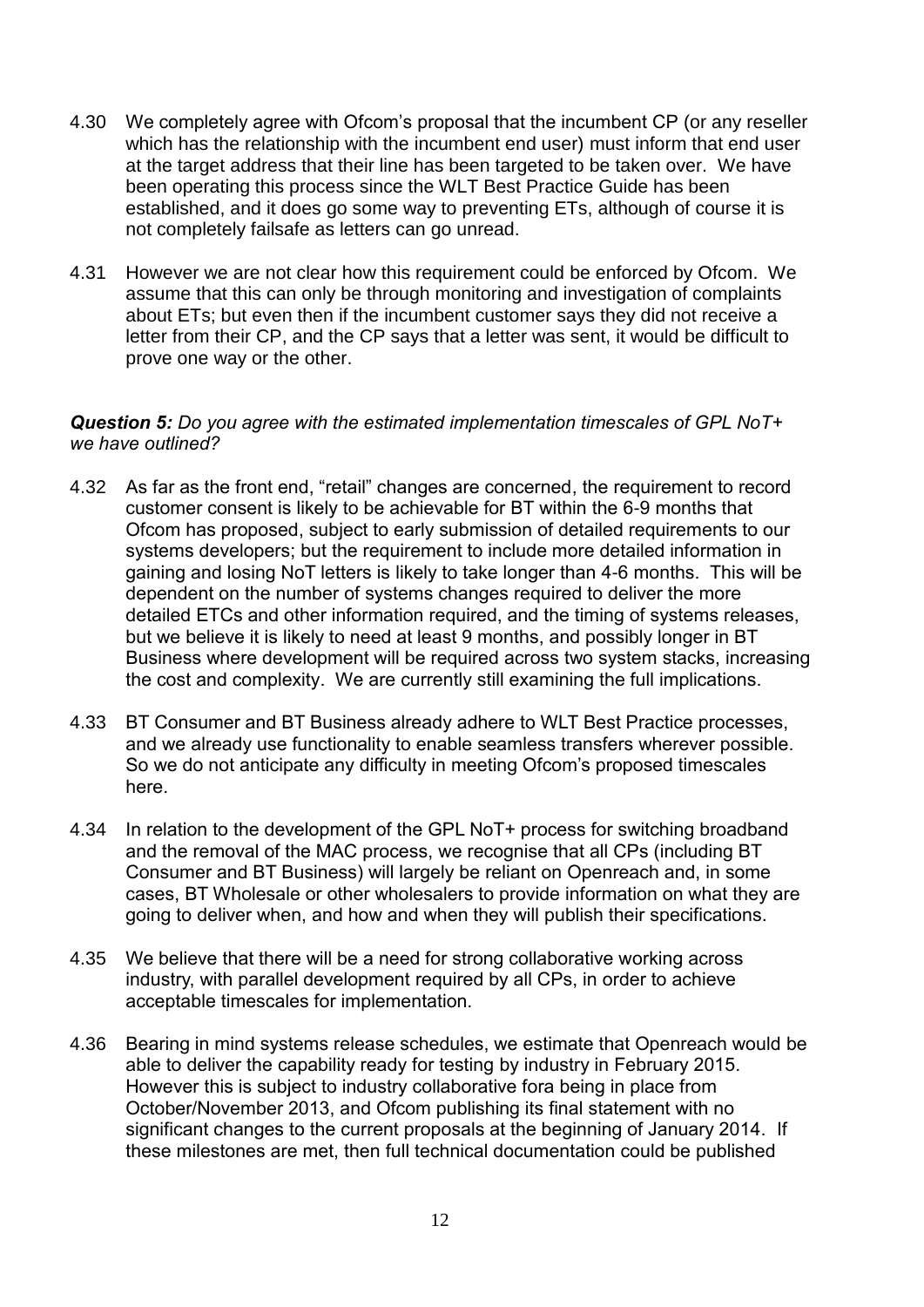from November 2014.

- 4.37 We estimate that a period of CP testing lasting at least 3 months would be needed before CP switch-over to the NoT+ process and the withdrawal of the MAC process. The earliest possible completion date would therefore be May 2015. However, this assumes that CPs would have carried out extensive development in parallel over the same timeline, and takes no account of any extra time needed to "cascade" developments down through each layer of the industry (wholesalers, TPIs, resellers, etc) to the smallest CPs and ISPs. We know from past experience that potentially this could increase timescales significantly.
- 4.38 The above timescales are also based on an assumption that Openreach and industry will not have any other major developments to complete during the same period.
- 4.39 Ofcom should note that although the regulatory obligation to comply with the new switching requirements will not apply to switches for end customers with more than ten employees, CPs serving large corporate customers will still have to change all their voice and broadband switches to NoT. Openreach, BT Wholesale and other wholesalers will not be in a position to operate different processes for switching the same services, according to the size of the end user, as this would be far too costly and inefficient, and the size of the end user is invisible at a wholesale level. So there will be no CPs in the industry unaffected by this change.

# *Question 6: Are there any other key issues that need to be taken into consideration?*

# Need for early industry engagement and discussion

- 4.40 It is vital, as explained above, that industry representatives are brought together as soon as possible to begin discussions around the detailed design of the new process, particularly in relation to the application of the NoT process to SMPF and GEA-FTTC broadband switches, which will be the biggest change to the status quo. The sooner these discussions can begin, the more likely it is that an acceptable lead time can be achieved, through CPs working on the necessary systems development in parallel rather than waiting for Openreach to complete its specification.
- 4.41 We urge Ofcom to reconvene the Switching Working Group, with appropriate technical representation from CPs large and small across industry, as soon as possible after responses have been submitted, so that discussions regarding implementation principles, future engagement, methods and timelines can begin well in advance of Ofcom issuing its final statement. This would allow Ofcom to take advice on the appropriate date from which the new General Conditions should come into effect, based on what industry has agreed to be feasible.
- 4.42 The impact on smaller CPs and ISPs, in particular, is likely to be significant, especially for those who have only ever used the MAC process for switching. Whilst Openreach and BT Wholesale can issue communications to their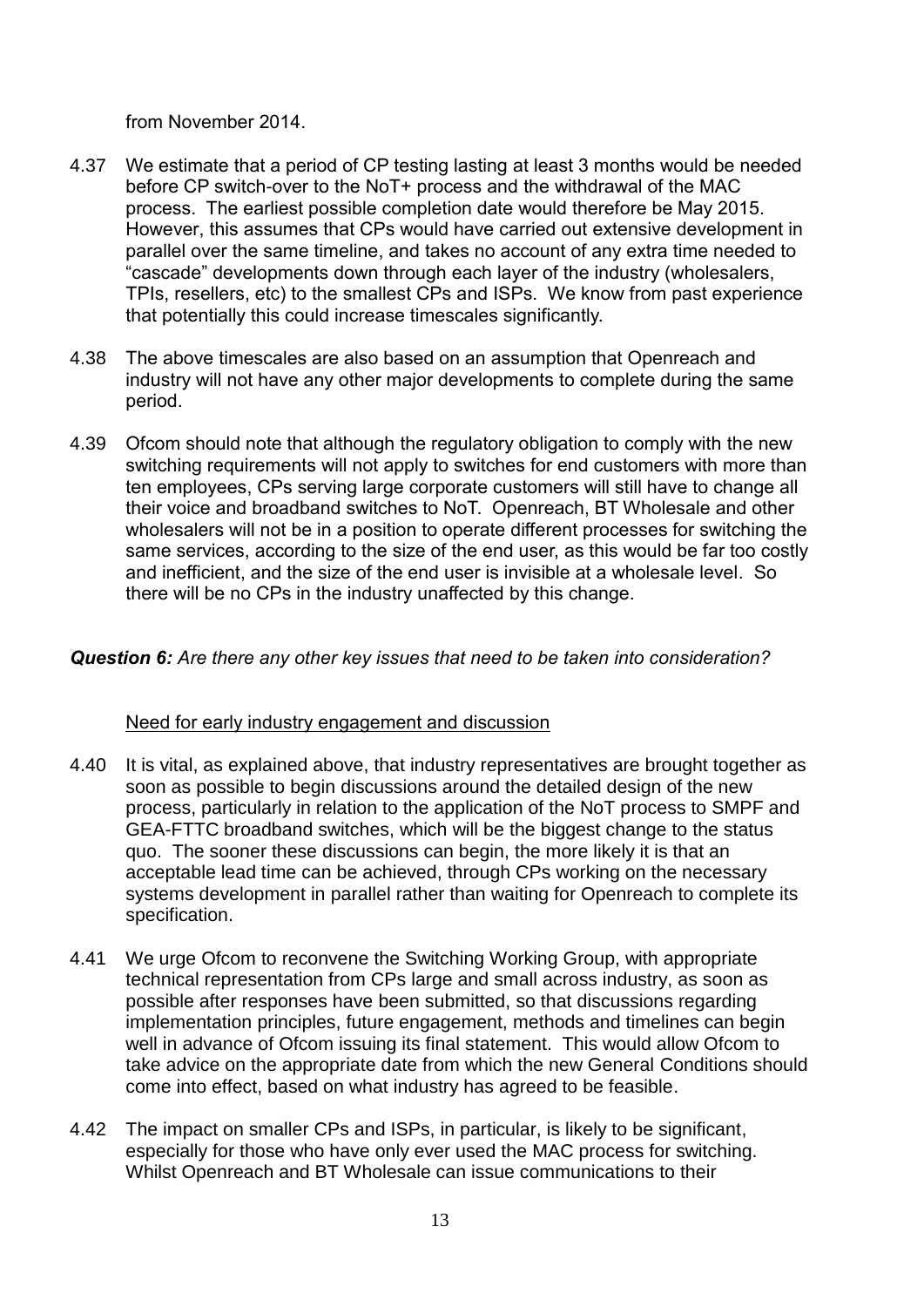customers, we believe that Ofcom needs to take the lead in ensuring awareness of the changes and encouraging early engagement across the whole of the industry, and not just from the major players.

# "Big bang" implementation

4.43 We believe it will be necessary for all CPs/ISPs – large and small – to be ready for the functionality to be "switched on" (and the MAC process "switched off") at the same time (even though the introduction of new functionality could be phased over several systems releases but kept "switched off" until everyone was ready). Parallel running of "live" processes (as against for testing purposes) would add significantly to the cost and complexity of implementation, and switches between CPs who are operating different processes would not be possible and would greatly add to customer confusion. However a "big bang" approach requires significantly more co-ordination and collaboration across industry. Further discussion of this issue is needed as soon as possible, as explained above.

#### Cancel Other on WLT orders

- 4.44 Whilst Ofcom does not yet feel it is necessary to mandate the use of "Cancel Other" functionality by all CPs, we do believe it is essential in the context of Working Line Takeovers – and therefore that all CPs that provide voice services should be mandated to use it in cases where their customer is not moving and an ET has been attempted on the line. Currently if an ET is detected following the placing of a WLT order, the customer whose line is about to be taken over erroneously is unable to get the "gaining" CP to cancel the order, because
	- the customer will not know who the CP is, if they have not received or opened the letter addressed "To the occupier" from the gaining CP (which it is not mandatory to send);
	- the customer is unknown to the gaining CP and therefore would not get through any validation process, even if they can find out who the CP is;
	- if incorrect data is the issue, the gaining CP might not be able to identify the order that is causing the problem and therefore would not be able to cancel it.

# Code Consolidation and Record-keeping on Cancel Other

4.45 We note that under the new GC22, Annex 1.5, CPs will continue to be required to record their reasons for using Cancel Other. We believe it would be sensible and efficient to take this opportunity to rationalise the Reason Codes currently in use, to reduce the number of codes (given that there are only currently three legitimate reasons defined by Ofcom when Cancel Other can be used) and make them common across all CPs. (Currently BT Retail has separate codes, for historical reasons, which are no longer needed, and MPF providers also have separate codes as well as a "change of mind" cancellation code which is not a valid use of Cancel Other and could inadvertently be used).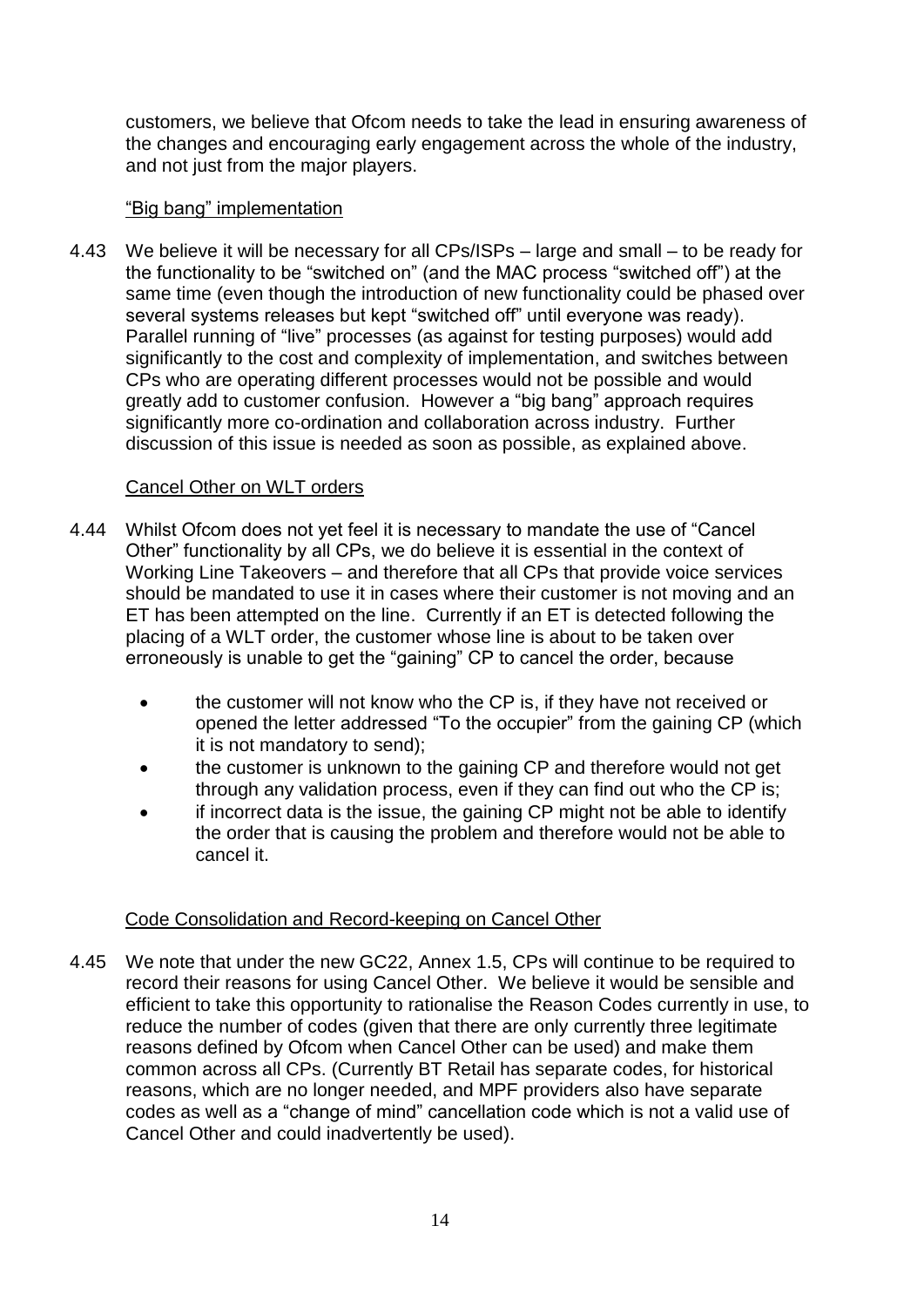4.46 We also believe it should be mandatory for CPs to keep these Cancel Other records for 6 months, to enable CPs to raise queries with each other.

RIDs

4.47 Given the possibility that slamming or erroneous transfers might increase with the extension of a gaining provider-led process to all broadband transfers, we believe it is essential that all CPs and ISPs should be mandated to supply a RID for broadband and voice transfers and WLTs (when taking action as either the gaining or losing CP). This will make the cancellation of slams, erroneous transfers and takeovers easier to carry out and allow enforcement action to be taken where necessary.

# Emergency Restoration Process

- 4.48 In its Introduction to the statement and consultation, paragraph 2.22, Ofcom notes that BEREC has recommended six principles of best practice in relation to switching. The second of these principles states "In addition, there should be a quick and reliable restoration process so that consumers switched in error can have their original service restored quickly, with no additional hassle, and at no additional cost." Currently only ETs (under the WLT process) are subject to an Emergency Restoration process, and no such process exists for switches where the customer has been erroneously transferred or slammed. Whilst most customers transferred in error just suffer the inconvenience of being served by a different fixed voice CP which they have not chosen to be with, the loss of broadband (and email address) which arises in some cases (e.g. MPF to WLR transfers) may have more serious consequences. For example, there may be some financial loss for a business customer, or risk of harm for a residential customer if their alarms/alarm pendants do not work. Therefore we suggest that the development of an Emergency Restoration Process for switches should be part of the design of the new GPL NoT+ process, and it should be mandatory for all CPs to adhere to it where necessary, so that the original service can be restored in less than 10 working days.
- 4.49 The losing provider would need to have the agreement of the gaining provider before invoking the process (to ensure that it was only used in genuine cases of ETs or slams); and the customer would need to be restored onto the same service(s) that they were previously on, at the same point in the contract (if applicable), with any ETCs cancelled or refunded. This is likely to require significant development work for CPs.
- 4.50 It should also be noted that the current Emergency Restoration process (used for ETs under the WLT process) has capacity constraints as far as Openreach is concerned, and therefore a new, scale-able process would need to be developed (with commercial implications).

# Monitoring, MIS and KPIs

4.51 Ofcom will need to work with industry to establish any reporting requirements needed to help Ofcom monitor and enforce compliance with the new General